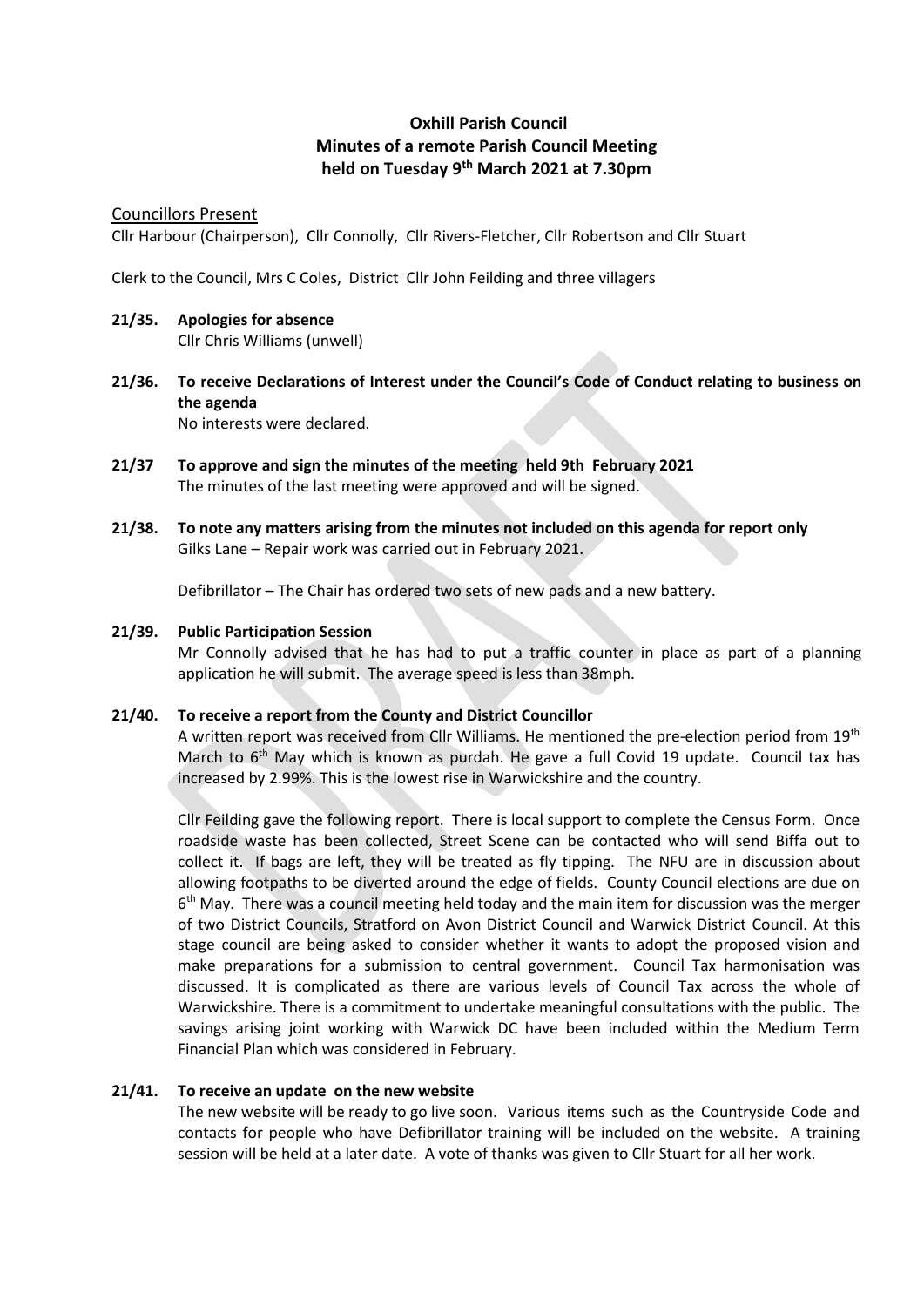#### **21/42. To discuss highway issues**

a. Ditch by layby. This has now been resolved. There was a blockage in the pipe and soil has been dug out.

The culvert at Oxhill Farm Lane was discussed as it has been blocked by a big tree and some debris. Mr Welford has been looking at flooding of Manor Field although this problem has been there a long time.

#### **21/43 To receive an update on planning**

The following update was given;

- *21/00402/VARY, Variation of Condition 2 of planning permission 19/02884/FUL, dated 13.12.19 to change the roof design and external wall materials at Oxhill Village Hall.* No objections.
- *20/02776/LBC, Repointing of external stone work, installation of wireless security system at The Old Post Office, Main Street.* Granted by SDC.
- *20/02775/FUL, Extension of existing fencing and erection of gate at 2nd existing vehicular access to property, Repointing of external stone work, installation of wireless security system at The Old Post Office, Main Street.* Granted by SDC.

### **21/44. Financial Report**

*The following payments were approved under statutory powers:*

- £386.40 to D Harbour (battery and pads for defibrillator)
- £65.09 to Parish Clerk (expenses)
- £480.00 To Parish Clerk (hours)
- £120.00 To HMRC
- £29.00 to D Harbour (ink cartridge)

#### **21/45. The following correspondence was received and circulated:**

• VASA, Free vaccine transport for priority groups

#### **21/46. To receive Councillors Reports**

Cllr Stuart has obtained a free filing cabinet for the village hall. It is not lockable. A new lock will cost £15 which is cheaper than purchasing a new cabinet. The village hall have given permission for one cabinet to be stored in the hall. The Parish Clerk and Cllr Stuart both have paperwork stored at home.

Cllr Connolly noted that the trees in question on Main Street are not part of the verge but Leys Field.

Speeding was discussed again. Traffic uses the centre of the village and huge vehicles use Green Lane and Whatcote Road. All villages have a similar speeding problem. Cllr Rivers-Fletcher will write to Cllr Izzy Seccombe who may take up the problem with highways. Another speed survey may be done in the village later in the year.

Cllr Rivers Fletcher had asked the village via Facebook and the Oxhill News if anyone was interested in newspaper deliveries but there was no response.

Cllr Rivers Fletcher contacted Thomas Fox about a village scheme to get rid of garden waste. The detail will be put on the website and Facebook page.